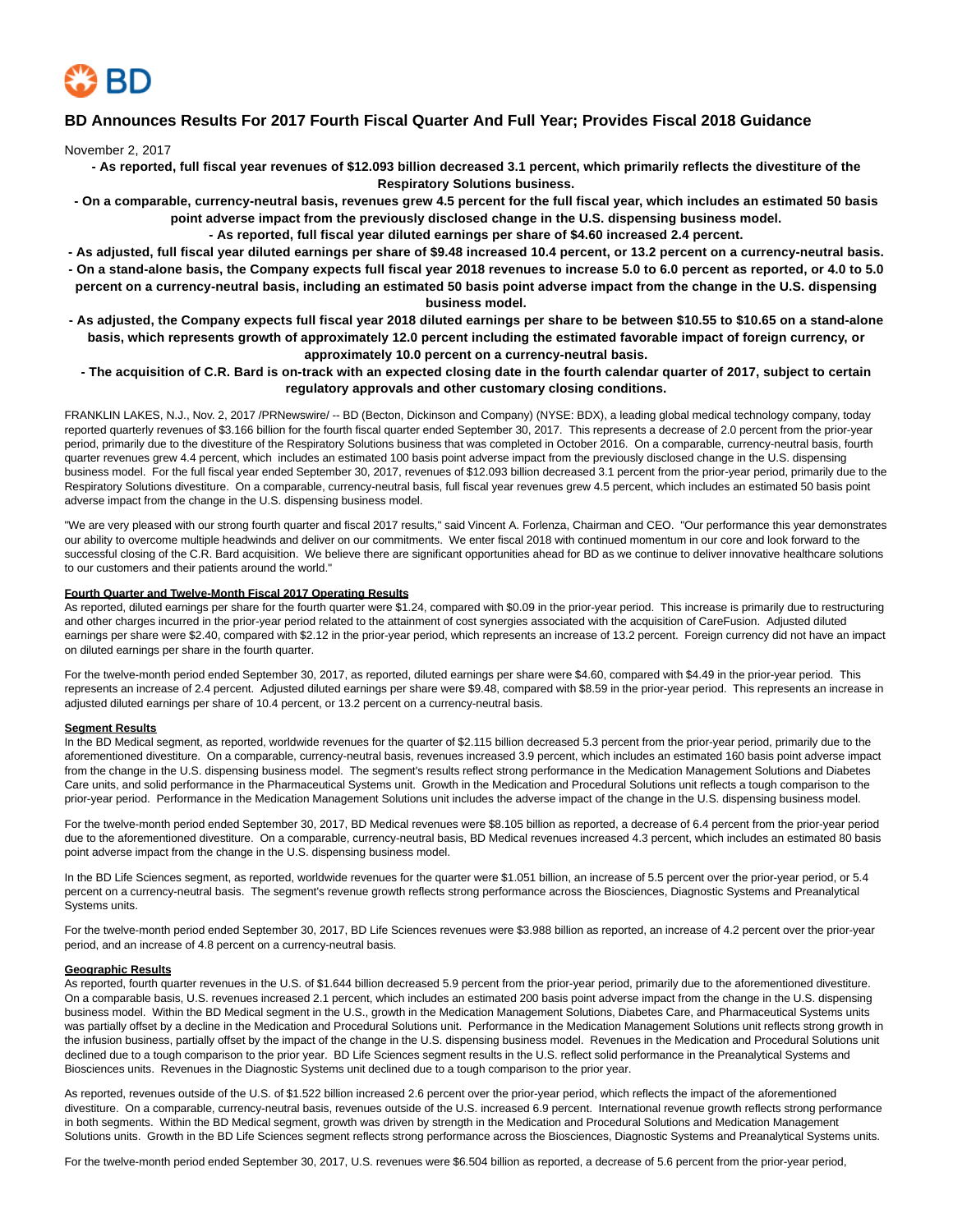primarily due to the aforementioned divestiture. On a comparable basis, U.S. revenues grew 3.0 percent, which includes an estimated 100 basis point adverse impact from the change in the U.S. dispensing business model. As reported, revenues outside of the U.S. of \$5.589 billion were flat compared with the prior-year period, primarily due to the aforementioned divestiture. On a comparable, currency-neutral basis, revenues outside the U.S. grew 6.2 percent.

#### **Fiscal 2018 Outlook for Full Year**

On a stand-alone basis, the Company expects full fiscal year 2018 revenues to increase 5.0 to 6.0 percent as reported, or 4.0 to 5.0 percent on a currency-neutral basis, including an estimated 50 basis point adverse impact from the change in the U.S. dispensing business model.

The Company expects adjusted diluted earnings per share to be between \$10.55 and \$10.65 on a stand-alone basis, which represents growth of approximately 12.0 percent including the estimated favorable impact of foreign currency, or approximately 10.0 percent growth on a currency-neutral basis over fiscal 2017 adjusted diluted earnings per share of \$9.48. Adjusted diluted earnings per share excludes, among other specified items, the non-cash amortization of intangible assets.

The fiscal 2018 revenue and adjusted diluted earnings per share guidance presented above does not reflect any potential adverse impact related to Hurricane Maria in Puerto Rico. The Company is in the process of evaluating the impact, which it estimates may be up to \$40 million in revenues with a corresponding impact to adjusted diluted earnings per share that could be up to one percentage point of growth.

Guidance inclusive of the C.R. Bard acquisition will be provided after the close of the transaction.

#### **Conference Call Information**

A conference call regarding BD's fourth quarter results will be broadcast live on BD's website, [www.bd.com/investors,](http://www.bd.com/investors) along with related slides, at 8:00 a.m. (ET)**Thursday, November 2, 2017**. The conference call will be available for replay on BD's website[, www.bd.com/investors,](http://www.bd.com/investors) or at 1-800-585-8367 (domestic) and 1-404-537-3406 (international) through the close of business on Thursday, November 9, 2017, confirmation number 92540524.

#### **Non-GAAP Financial Measures/Financial Tables**

This news release contains certain non-GAAP financial measures. Reconciliations of certain of these and other non-GAAP measures to the comparable GAAP measures are included in the attached financial tables. Estimated adjusted diluted earnings per share for fiscal 2018 excludes potential charges or gains that may be recorded during the fiscal year, such as, among other things, the non-cash amortization of intangible assets, acquisition-related charges, and certain tax and litigation matters. BD does not attempt to provide reconciliations of forward-looking non-GAAP earnings guidance to the comparable GAAP measure because the impact and timing of these potential charges or gains is inherently uncertain and difficult to predict and is unavailable without unreasonable efforts. In addition, the Company believes such reconciliations would imply a degree of precision and certainty that could be confusing to investors. Such items could have a substantial impact on GAAP measures of BD's financial performance. Within the attached financial tables presented, certain columns and rows may not add due to the use of rounded numbers. Percentages and earnings per share amounts presented are calculated from the underlying amounts.

All "comparable" basis revenue growth rates relating to fiscal year 2017 presented throughout this release are adjusted for closed divestitures. Current and prior-year adjusted diluted earnings per share results exclude, among other things, the impact of purchase accounting adjustments (including the non-cash amortization of acquisition-related intangible assets); integration, restructuring and transaction costs; a non-cash charge resulting from a modification to dispensing lease contracts with customers; the reversal of a litigation reserve; and the loss on debt extinguishment. We also provide these measures on a currency-neutral basis after eliminating the effect of foreign currency translation, where applicable. Reconciliations of these amounts to the most directly comparable GAAP measures are included in the tables at the end of this release.

#### **About BD**

BD is a global medical technology company that is advancing the world of health by improving medical discovery, diagnostics and the delivery of care. BD leads in patient and health care worker safety and the technologies that enable medical research and clinical laboratories. The company provides innovative solutions that help advance medical research and genomics, enhance the diagnosis of infectious disease and cancer, improve medication management, promote infection prevention, equip surgical and interventional procedures, and support the management of diabetes. The company partners with organizations around the world to address some of the most challenging global health issues. BD has nearly 50,000 associates across 50 countries who work in close collaboration with customers and partners to help enhance outcomes, lower health care delivery costs, increase efficiencies, improve health care safety and expand access to health. For more information on BD, please visit bd.com.

This press release, including the section entitled "Fiscal 2018 Outlook for Full Year," contains certain estimates and other forward-looking statements (as defined under Federal securities laws) regarding BD's performance, including future revenues and earnings per share. All such statements are based upon current expectations of BD and involve a number of business risks and uncertainties. Actual results could vary materially from anticipated results described, implied or projected in any forward-looking statement. With respect to forward-looking statements contained herein, a number of factors could cause actual results to vary materially. These factors include, but are not limited to: legislative or regulatory changes to the U.S. healthcare system, potential cuts in governmental healthcare spending or measures to contain healthcare costs, each of which could result in reduced demand for our products or downward pricing pressure; adverse changes in regional, national or foreign economic conditions, particularly in emerging markets, including any impact on our ability to access credit markets and finance our operations, the demand for our products and services as a result of reduced government funding, lower utilization rates or otherwise, or our suppliers' ability to provide products needed for our operations; changes in interest or foreign currency exchange rates; new or changing laws and regulations impacting our business (including changes in the U.S. tax code or laws impacting foreign trade) or changes in enforcement practices with respect to such laws; the relative strength or weakness of the flu season, our ability to successfully integrate any businesses we acquire; the adverse impact of cyber-attacks on our information systems or products; competitive factors including technological advances and new products introduced by competitors; interruptions in our supply chain or manufacturing processes, including without limitation, interruptions caused by damage to our manufacturing sites in Puerto Rico resulting from Hurricane Maria; pricing and market pressures; difficulties inherent in product development, delays in product introductions and uncertainty of market acceptance of new products; adverse changes in geopolitical conditions; increases in energy costs and their effect on, among other things, the cost of producing BD's products; efficacy or safety concerns relating to product recalls; fluctuations in costs and availability of raw materials and in BD's ability to maintain favorable supplier arrangements and relationships; risks relating to our ability to continue to successfully integrate CareFusion's operations in order to fully obtain the benefits of the transaction; uncertainties of litigation (as described in BD's filings with the Securities and Exchange Commission); future healthcare reform outside the U.S., including changes in government pricing and reimbursement policies or other cost containment reforms; and issuance of new or revised accounting standards, as well as other factors discussed in BD's filings with the Securities and Exchange Commission. We do not intend to update any forward-looking statements to reflect events or circumstances after the date hereof except as required by applicable laws or regulations

#### BECTON DICKINSON AND COMPANY CONSOLIDATED INCOME STATEMENTS (Unaudited; Amounts in millions, except share and per share data)

|  | Three Months Ended September 30, |  |  |          |  |          |  |  |  |  |  |
|--|----------------------------------|--|--|----------|--|----------|--|--|--|--|--|
|  | 2017                             |  |  | 2016     |  | % Change |  |  |  |  |  |
|  | \$ 3.166                         |  |  | \$ 3.231 |  | (2.0)    |  |  |  |  |  |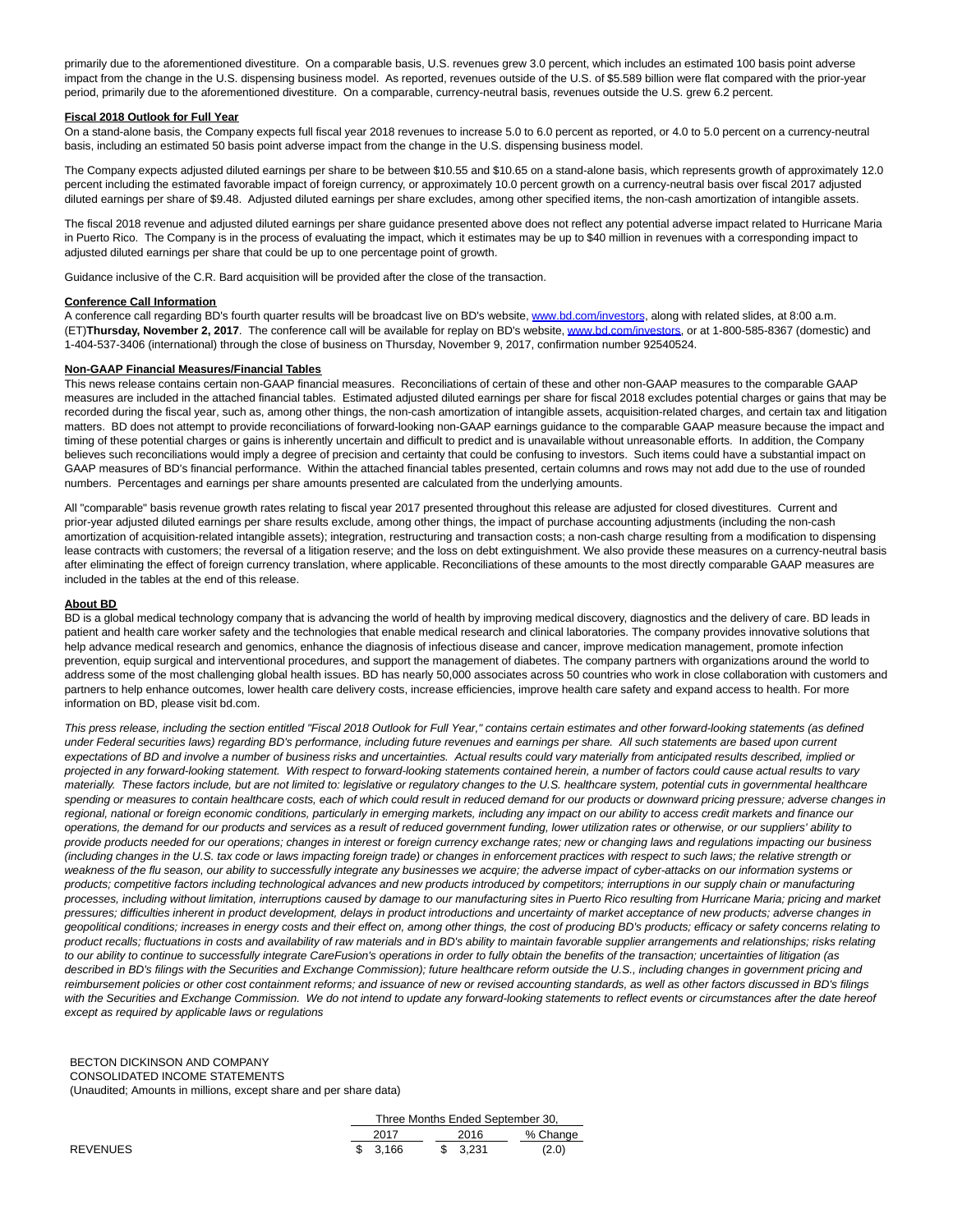| Cost of products sold                     | 1,612      | 1,679      | (3.9)   |
|-------------------------------------------|------------|------------|---------|
| Selling and administrative expense        | 774        | 796        | (2.8)   |
| Research and development expense          | 221        | 253        | (12.7)  |
| Acquisitions and other restructurings     | 111        | 407        | (72.7)  |
| Other operating expense                   | 5          |            | 100.0   |
| TOTAL OPERATING COSTS AND EXPENSES        | 2,723      | 3,135      | (13.1)  |
| OPERATING INCOME                          | 443        | 96         | 360.5   |
| Interest expense                          | (156)      | (95)       | 64.4    |
| Interest income                           | 45         | 7          | 545.2   |
| Other (expense) income, net               | (7)        | 1          | (791.5) |
| <b>INCOME BEFORE INCOME TAXES</b>         | 326        | 9          | 3,453.9 |
| Income tax benefit                        | (1)        | (10)       | (87.2)  |
| <b>NET INCOME</b>                         | 327        | 19         | 1,633.0 |
| Preferred stock dividends                 | (38)       |            | 100.0   |
| NET INCOME APPLICABLE TO COMMON           |            |            |         |
| <b>SHAREHOLDERS</b>                       | \$<br>289  | \$<br>19   | 1,432.0 |
| <b>EARNINGS PER SHARE</b>                 |            |            |         |
| Basic Earnings per Share                  | \$<br>1.27 | \$<br>0.09 | 1,311.1 |
| <b>Diluted Earnings per Share</b>         | \$<br>1.24 | \$<br>0.09 | 1,277.8 |
| AVERAGE SHARES OUTSTANDING (in thousands) |            |            |         |
| Basic                                     | 228,218    | 213,571    |         |
| <b>Diluted</b>                            | 232,657    | 217,916    |         |

# BECTON DICKINSON AND COMPANY

CONSOLIDATED INCOME STATEMENTS

(Unaudited; Amounts in millions, except share and per share data)

|                                           | Twelve Months Ended September 30, |         |    |         |          |  |  |  |  |
|-------------------------------------------|-----------------------------------|---------|----|---------|----------|--|--|--|--|
|                                           |                                   | 2017    |    | 2016    | % Change |  |  |  |  |
| <b>REVENUES</b>                           | \$                                | 12,093  | \$ | 12,483  | (3.1)    |  |  |  |  |
| Cost of products sold                     |                                   | 6,151   |    | 6,492   | (5.3)    |  |  |  |  |
| Selling and administrative expense        |                                   | 2,925   |    | 3,005   | (2.7)    |  |  |  |  |
| Research and development expense          |                                   | 774     |    | 828     | (6.5)    |  |  |  |  |
| Acquisitions and other restructurings     |                                   | 354     |    | 728     | (51.3)   |  |  |  |  |
| Other operating expense                   |                                   | 410     |    |         | 100.0    |  |  |  |  |
| TOTAL OPERATING COSTS AND EXPENSES        |                                   | 10,615  |    | 11,053  | (4.0)    |  |  |  |  |
| <b>OPERATING INCOME</b>                   |                                   | 1,478   |    | 1,430   | 3.4      |  |  |  |  |
| Interest expense                          |                                   | (521)   |    | (388)   | 34.2     |  |  |  |  |
| Interest income                           |                                   | 76      |    | 21      | 266.7    |  |  |  |  |
| Other (expense) income, net               |                                   | (57)    |    | 11      | (600.7)  |  |  |  |  |
| <b>INCOME BEFORE INCOME TAXES</b>         |                                   | 976     |    | 1,074   | (9.1)    |  |  |  |  |
| Income tax (benefit) provision            |                                   | (124)   |    | 97      | (227.3)  |  |  |  |  |
| <b>NET INCOME</b>                         |                                   | 1,100   |    | 976     | 12.6     |  |  |  |  |
| Preferred stock dividends                 |                                   | (70)    |    |         | 100.0    |  |  |  |  |
| NET INCOME APPLICABLE TO COMMON           |                                   |         |    |         |          |  |  |  |  |
| <b>SHAREHOLDERS</b>                       | - \$                              | 1,030   | \$ | 976     | 5.4      |  |  |  |  |
| <b>EARNINGS PER SHARE</b>                 |                                   |         |    |         |          |  |  |  |  |
| Basic Earnings per Share                  | \$                                | 4.70    | \$ | 4.59    | 2.4      |  |  |  |  |
| Diluted Earnings per Share                | \$                                | 4.60    | \$ | 4.49    | 2.4      |  |  |  |  |
| AVERAGE SHARES OUTSTANDING (in thousands) |                                   |         |    |         |          |  |  |  |  |
| Basic                                     |                                   | 218,943 |    | 212,702 |          |  |  |  |  |
| <b>Diluted</b>                            |                                   | 223,588 |    | 217,536 |          |  |  |  |  |

BECTON DICKINSON AND COMPANY SUPPLEMENTAL REVENUE INFORMATION REVENUES BY BUSINESS SEGMENTS AND UNITS - UNITED STATES Three Months Ended September 30, (Unaudited; Amounts in millions)

|      |     |  |     | $C = (A-B)/B$ |  |  |
|------|-----|--|-----|---------------|--|--|
| 2017 |     |  |     | % Change      |  |  |
|      |     |  |     |               |  |  |
|      | 498 |  | 511 | (2.5)         |  |  |
|      | 440 |  | 428 | 3.0           |  |  |
|      |     |  |     | 2016          |  |  |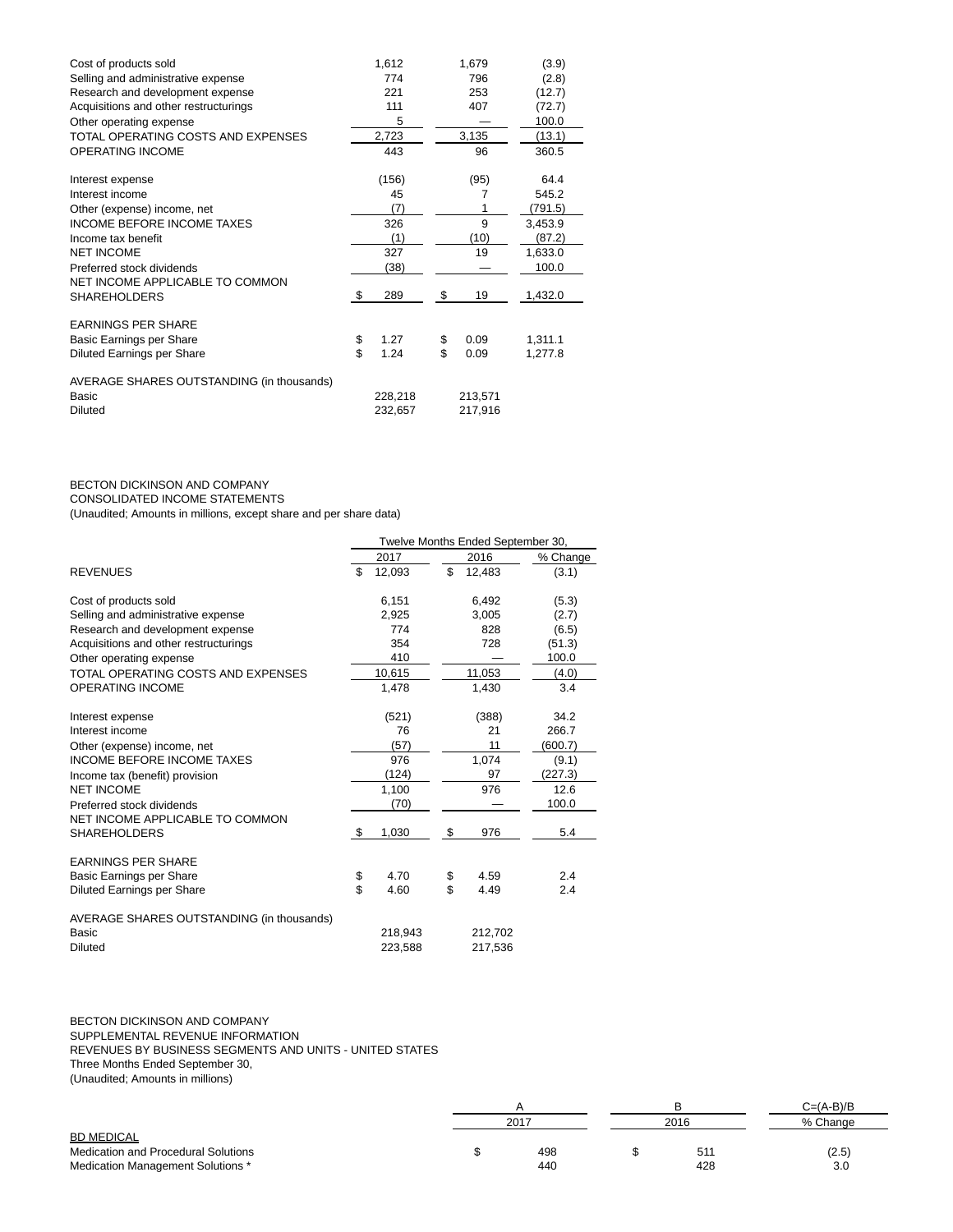| Diabetes Care<br><b>Pharmaceutical Systems</b><br><b>Respiratory Solutions *</b>                                    | 147<br>96                      | 135<br>85<br>135               | 8.7<br>12.9<br><b>NM</b>   |
|---------------------------------------------------------------------------------------------------------------------|--------------------------------|--------------------------------|----------------------------|
| <b>TOTAL</b>                                                                                                        | 1,181                          | 1,294                          | (8.7)                      |
| <b>BD LIFE SCIENCES</b><br><b>Preanalytical Systems</b><br>Diagnostic Systems<br><b>Biosciences</b><br><b>TOTAL</b> | \$<br>189<br>151<br>123<br>463 | \$<br>182<br>153<br>119<br>454 | 3.9<br>(1.6)<br>3.7<br>2.0 |
| <b>TOTAL UNITED STATES</b>                                                                                          | 1.644                          | 1.748                          | (5.9)                      |

\*The presentation of prior-period amounts has been revised to conform with the presentation of current-period amounts, which does not separately present an immaterial adjustment for the amortization of a deferred revenue balance write-down relating to the CareFusion acquisition.

NM - Not Meaningful

#### BECTON DICKINSON AND COMPANY SUPPLEMENTAL REVENUE INFORMATION REVENUES BY BUSINESS SEGMENTS AND UNITS - INTERNATIONAL Three Months Ended September 30, (continued) (Unaudited; Amounts in millions)

|                                        |      |       |             |    |                  | $D=(A-B)/B$ | $E=(A-B-C)/B$ |
|----------------------------------------|------|-------|-------------|----|------------------|-------------|---------------|
|                                        |      | A     | В           |    | C                |             | % Change      |
|                                        | 2017 |       | 2016        |    | <b>FX</b> Impact | Reported    | <b>FXN</b>    |
| <b>BD MEDICAL</b>                      |      |       |             |    |                  |             |               |
| Medication and Procedural Solutions    | \$   | 396   | \$<br>372   | \$ |                  | 6.4         | 6.3           |
| <b>Medication Management Solutions</b> |      | 131   | 107         |    |                  | 22.9        | 21.5          |
| Diabetes Care                          |      | 136   | 131         |    |                  | 4.4         | 4.1           |
| <b>Pharmaceutical Systems</b>          |      | 271   | 265         |    | 5                | 2.3         | 0.4           |
| <b>Respiratory Solutions</b>           |      |       | 67          |    |                  | <b>NM</b>   | <b>NM</b>     |
| TOTAL                                  | \$   | 934   | \$<br>941   | \$ | 7                | (0.7)       | (1.5)         |
| <b>BD LIFE SCIENCES</b>                |      |       |             |    |                  |             |               |
| <b>Preanalytical Systems</b>           | \$   | 189   | \$<br>177   | \$ |                  | 6.8         | 6.8           |
| <b>Diagnostic Systems</b>              |      | 208   | 189         |    |                  | 10.5        | 10.7          |
| <b>Biosciences</b>                     |      | 191   | 177         |    |                  | 7.7         | 7.3           |
| TOTAL                                  |      | 588   | \$<br>542   | \$ |                  | 8.4         | 8.3           |
| TOTAL INTERNATIONAL                    | \$   | 1,522 | \$<br>1,483 | \$ | 8                | 2.6         | 2.1           |

NM - Not Meaningful

## BECTON DICKINSON AND COMPANY

SUPPLEMENTAL REVENUE INFORMATION

REVENUES BY BUSINESS SEGMENTS AND UNITS - TOTAL

Three Months Ended September 30, (continued)

(Unaudited; Amounts in millions)

|                                            |    |       |     |       |     | $D=(A-B)/B$ | $E=(A-B-C)/B$ |            |
|--------------------------------------------|----|-------|-----|-------|-----|-------------|---------------|------------|
|                                            | A  |       |     | B     |     | C           |               | % Change   |
|                                            |    | 2017  |     | 2016  |     | FX Impact   | Reported      | <b>FXN</b> |
| <b>BD MEDICAL</b>                          |    |       |     |       |     |             |               |            |
| <b>Medication and Procedural Solutions</b> | \$ | 894   | \$  | 882   | \$  |             | 1.3           | 1.2        |
| Medication Management Solutions *          |    | 571   |     | 534   |     |             | 6.9           | 6.7        |
| Diabetes Care                              |    | 283   |     | 266   |     |             | 6.6           | 6.4        |
| <b>Pharmaceutical Systems</b>              |    | 367   |     | 350   |     | 5           | 4.9           | 3.4        |
| <b>Respiratory Solutions*</b>              |    |       |     | 202   |     |             | <b>NM</b>     | <b>NM</b>  |
| <b>TOTAL</b>                               |    | 2,115 | S   | 2,235 | \$  |             | (5.3)         | (5.7)      |
| <b>BD LIFE SCIENCES</b>                    |    |       |     |       |     |             |               |            |
| <b>Preanalytical Systems</b>               | \$ | 378   | \$  | 359   | \$  |             | 5.3           | 5.3        |
| <b>Diagnostic Systems</b>                  |    | 359   |     | 342   |     |             | 5.1           | 5.2        |
| <b>Biosciences</b>                         |    | 314   |     | 296   |     |             | 6.1           | 5.8        |
| <b>TOTAL</b>                               |    | 1,051 | \$. | 996   | \$. |             | 5.5           | 5.4        |
| <b>TOTAL REVENUES</b>                      |    | 3,166 |     | 3,231 | \$  | 8           | (2.0)         | (2.2)      |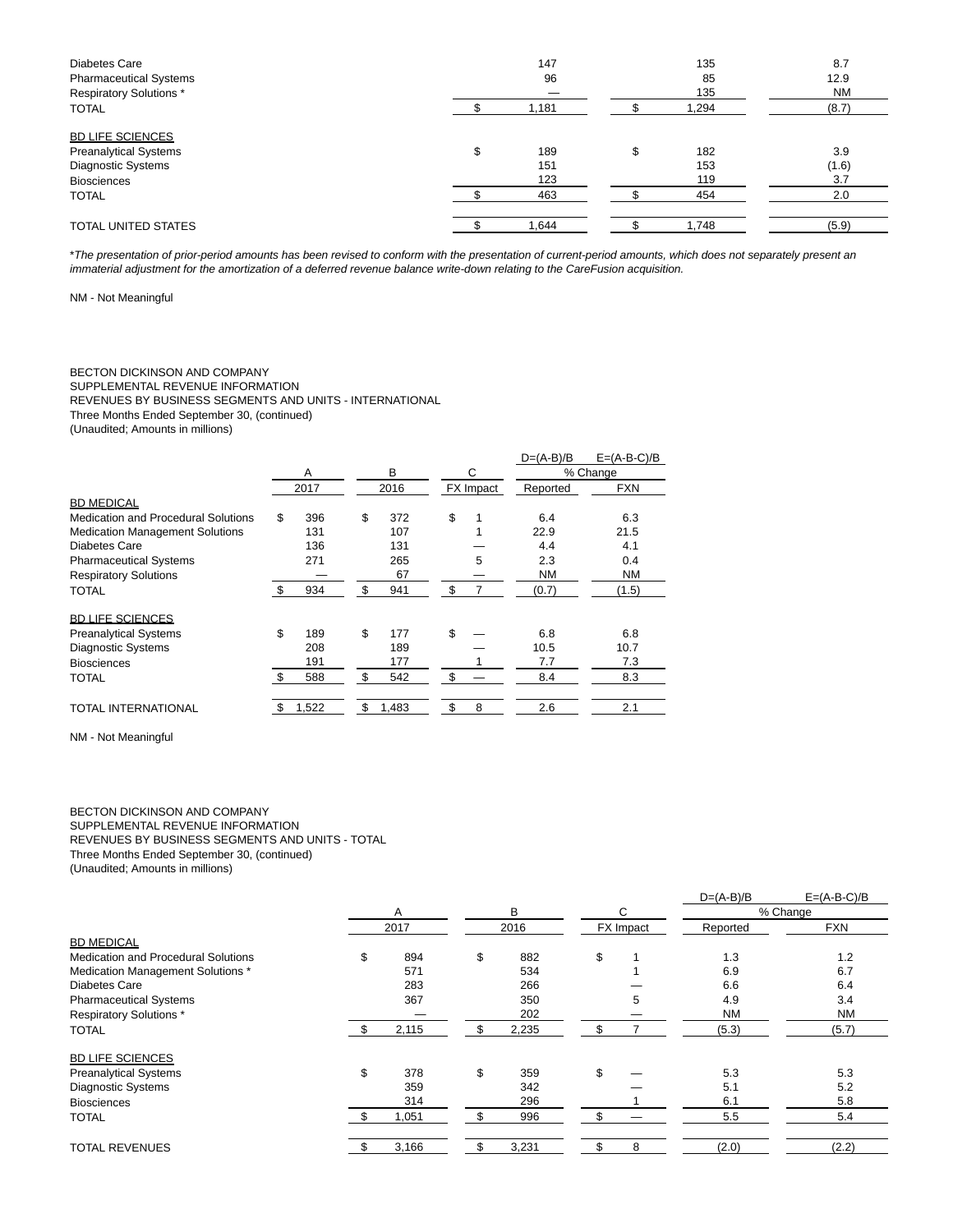\*The presentation of prior-period amounts has been revised to conform with the presentation of current-period amounts, which does not separately present an immaterial adjustment for the amortization of a deferred revenue balance write-down relating to the CareFusion acquisition.

#### NM - Not Meaningful

#### BECTON DICKINSON AND COMPANY SUPPLEMENTAL REVENUE INFORMATION REVENUES BY BUSINESS SEGMENTS AND UNITS - UNITED STATES Twelve Months Ended September 30, (Unaudited; Amounts in millions)

|                                            | A           | B           | $C=(A-B)/B$ |  |  |
|--------------------------------------------|-------------|-------------|-------------|--|--|
|                                            | 2017        | 2016        | % Change    |  |  |
| <b>BD MEDICAL</b>                          |             |             |             |  |  |
| <b>Medication and Procedural Solutions</b> | \$<br>1,968 | \$<br>1,959 | 0.5         |  |  |
| Medication Management Solutions *          | 1,843       | 1.779       | 3.6         |  |  |
| Diabetes Care                              | 546         | 521         | 4.9         |  |  |
| <b>Pharmaceutical Systems</b>              | 328         | 328         | 0.1         |  |  |
| <b>Respiratory Solutions*</b>              |             | 559         | <b>NM</b>   |  |  |
| <b>TOTAL</b>                               | 4,685       | 5,144       | (8.9)       |  |  |
| <b>BD LIFE SCIENCES</b>                    |             |             |             |  |  |
| <b>Preanalytical Systems</b>               | \$<br>741   | \$<br>715   | 3.7         |  |  |
| <b>Diagnostic Systems</b>                  | 622         | 600         | 3.7         |  |  |
| <b>Biosciences</b>                         | 455         | 433         | 4.9         |  |  |
| <b>TOTAL</b>                               | 1,818       | 1,748       | 4.0         |  |  |
| <b>TOTAL UNITED STATES</b>                 | 6,504       | 6,893       | (5.6)       |  |  |

\*The presentation of prior-period amounts has been revised to conform with the presentation of current-period amounts, which does not separately present an immaterial adjustment for the amortization of a deferred revenue balance write-down relating to the CareFusion acquisition.

NM - Not Meaningful

### BECTON DICKINSON AND COMPANY SUPPLEMENTAL REVENUE INFORMATION REVENUES BY BUSINESS SEGMENTS AND UNITS - INTERNATIONAL Twelve Months Ended September 30, (continued) (Unaudited; Amounts in millions)

|                                        |     |       |             |            | $D=(A-B)/B$ | $E=(A-B-C)/B$ |
|----------------------------------------|-----|-------|-------------|------------|-------------|---------------|
|                                        |     | A     | B           | C          |             | % Change      |
|                                        |     | 2017  | 2016        | FX Impact  | Reported    | <b>FXN</b>    |
| <b>BD MEDICAL</b>                      |     |       |             |            |             |               |
| Medication and Procedural Solutions    | \$  | 1,529 | \$<br>1,454 | \$<br>(24) | 5.1         | 6.8           |
| <b>Medication Management Solutions</b> |     | 452   | 419         | (11)       | 7.9         | 10.6          |
| Diabetes Care                          |     | 510   | 502         | (3)        | 1.6         | 2.2           |
| <b>Pharmaceutical Systems</b>          |     | 929   | 872         | (6)        | 6.6         | 7.3           |
| <b>Respiratory Solutions</b>           |     |       | 263         |            | <b>NM</b>   | NM            |
| TOTAL                                  | \$. | 3,419 | \$<br>3,510 | \$<br>(44) | (2.6)       | (1.3)         |
| <b>BD LIFE SCIENCES</b>                |     |       |             |            |             |               |
| <b>Preanalytical Systems</b>           | \$  | 730   | \$<br>694   | \$<br>(11) | 5.2         | 6.8           |
| <b>Diagnostic Systems</b>              |     | 756   | 701         | (6)        | 7.9         | 8.8           |
| <b>Biosciences</b>                     |     | 684   | 685         | '7)        | (0.2)       | 0.8           |
| TOTAL                                  | \$  | 2,170 | \$<br>2,080 | \$<br>(24) | 4.3         | 5.5           |
| TOTAL INTERNATIONAL                    |     | 5,589 | \$<br>5,590 | \$<br>(69) |             | 1.2           |

NM - Not Meaningful

BECTON DICKINSON AND COMPANY SUPPLEMENTAL REVENUE INFORMATION REVENUES BY BUSINESS SEGMENTS AND UNITS - TOTAL Twelve Months Ended September 30, (continued) (Unaudited; Amounts in millions)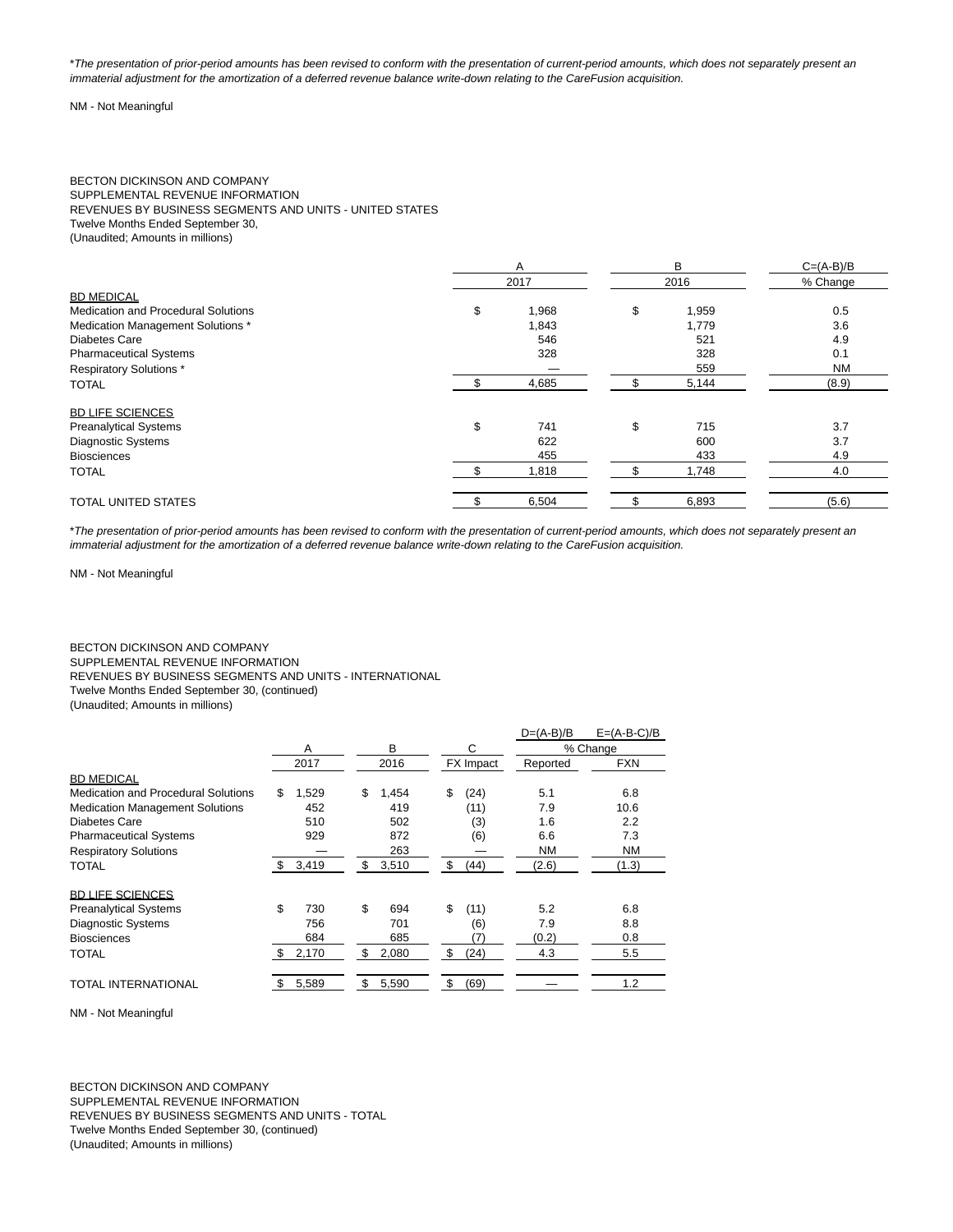|                                            |      |        |              |           |      | $D=(A-B)/B$ | $E=(A-B-C)/B$ |
|--------------------------------------------|------|--------|--------------|-----------|------|-------------|---------------|
|                                            |      | A      | В            |           | C    |             | % Change      |
|                                            | 2017 |        | 2016         | FX Impact |      | Reported    | <b>FXN</b>    |
| <b>BD MEDICAL</b>                          |      |        |              |           |      |             |               |
| <b>Medication and Procedural Solutions</b> | \$   | 3,497  | \$<br>3,413  | \$        | (24) | 2.5         | 3.2           |
| Medication Management Solutions *          |      | 2,295  | 2,197        |           | (11) | 4.4         | 4.9           |
| Diabetes Care                              |      | 1,056  | 1,023        |           | (3)  | 3.3         | 3.6           |
| <b>Pharmaceutical Systems</b>              |      | 1,256  | 1,199        |           | (6)  | 4.8         | 5.3           |
| <b>Respiratory Solutions*</b>              |      |        | 822          |           |      | <b>NM</b>   | <b>NM</b>     |
| <b>TOTAL</b>                               |      | 8,105  | \$<br>8,654  | ж.        | (44) | (6.4)       | (5.8)         |
| <b>BD LIFE SCIENCES</b>                    |      |        |              |           |      |             |               |
| <b>Preanalytical Systems</b>               | \$   | 1,471  | \$<br>1,409  | \$        | (11) | 4.4         | 5.2           |
| <b>Diagnostic Systems</b>                  |      | 1,378  | 1,301        |           | (6)  | 5.9         | 6.4           |
| <b>Biosciences</b>                         |      | 1,139  | 1,119        |           | (7)  | 1.8         | 2.4           |
| <b>TOTAL</b>                               |      | 3,988  | \$<br>3,829  |           | (24) | 4.2         | 4.8           |
| <b>TOTAL REVENUES</b>                      | \$   | 12,093 | \$<br>12,483 | \$        | (69) | (3.1)       | (2.6)         |

\*The presentation of prior-period amounts has been revised to conform with the presentation of current-period amounts, which does not separately present an immaterial adjustment for the amortization of a deferred revenue balance write-down relating to the CareFusion acquisition.

NM - Not Meaningful

### BECTON DICKINSON AND COMPANY

SUPPLEMENTAL INFORMATION

RECONCILIATION OF REPORTED REVENUE CHANGE TO COMPARABLE REVENUE CHANGE - UNITED STATES

Three Months Ended September 30,

(Unaudited; Amounts in millions)

|                                            |               |             | С                  |             |             |  |
|--------------------------------------------|---------------|-------------|--------------------|-------------|-------------|--|
|                                            |               |             | <b>Divestiture</b> | $D=B+C$     | $E=(A-D)/D$ |  |
|                                            | A             | В           | Revenue            | Comparable  | Comparable  |  |
|                                            | 2017          | 2016        | Adjustment **      | 2016        | % Change    |  |
| <b>BD MEDICAL</b>                          |               |             |                    |             |             |  |
| <b>Medication and Procedural Solutions</b> | 498<br>\$     | \$<br>511   | \$<br>(3)          | \$<br>508   | (2.0)       |  |
| Medication Management Solutions *          | 440           | 428         |                    | 428         | 3.0         |  |
| Diabetes Care                              | 147           | 135         |                    | 135         | 8.7         |  |
| <b>Pharmaceutical Systems</b>              | 96            | 85          |                    | 85          | 12.9        |  |
| <b>Respiratory Solutions*</b>              |               | 135         | (135)              |             |             |  |
| <b>TOTAL</b>                               | 1,181<br>- \$ | .294<br>\$. | (138)<br>\$        | \$<br>1,156 | 2.2         |  |
| <b>BD LIFE SCIENCES</b>                    |               |             |                    |             |             |  |
| <b>Preanalytical Systems</b>               | \$<br>189     | \$<br>182   | \$                 | \$<br>182   | 3.9         |  |
| <b>Diagnostic Systems</b>                  | 151           | 153         |                    | 153         | (1.6)       |  |
| <b>Biosciences</b>                         | 123           | 119         |                    | 119         | 3.7         |  |
| <b>TOTAL</b>                               | 463           | ደ<br>454    | \$                 | 454         | 2.0         |  |
| <b>TOTAL UNITED STATES</b>                 | .644          | ,748        | \$<br>(138)        | 1,610       | 2.1         |  |

\*The presentation of prior-period amounts has been revised to conform with the presentation of current-period amounts, which does not separately present an immaterial adjustment for the amortization of a deferred revenue balance write-down relating to the CareFusion acquisition. \*\*Excludes the impact from the following divestitures: Respiratory, Simplist and Spine.

#### BECTON DICKINSON AND COMPANY

SUPPLEMENTAL INFORMATION

RECONCILIATION OF REPORTED REVENUE CHANGE TO COMPARABLE REVENUE CHANGE - INTERNATIONAL

Three Months Ended September 30, (continued)

(Unaudited; Amounts in millions)

|                                            |      |   |      |    | <b>Divestiture</b>       |  | $D=B+C$            |  |           | $F=(A-D-E)/D$ |
|--------------------------------------------|------|---|------|----|--------------------------|--|--------------------|--|-----------|---------------|
|                                            | A    | в |      |    | Revenue<br>Adjustment ** |  | Comparable<br>2016 |  |           |               |
|                                            | 2017 |   | 2016 |    |                          |  |                    |  | FX Impact | FXN % Change  |
| <b>BD MEDICAL</b>                          |      |   |      |    |                          |  |                    |  |           |               |
| <b>Medication and Procedural Solutions</b> | 396  |   | 372  | \$ |                          |  | 372                |  |           | 6.3           |
| <b>Medication Management Solutions</b>     | 131  |   | 107  |    |                          |  | 107                |  |           | 21.5          |
| Diabetes Care                              | 136  |   | 131  |    |                          |  | 131                |  |           | 4.1           |
| <b>Pharmaceutical Systems</b>              | 271  |   | 265  |    |                          |  | 265                |  |           | 0.4           |
| <b>Respiratory Solutions</b>               |      |   | 67   |    | (67)                     |  |                    |  |           |               |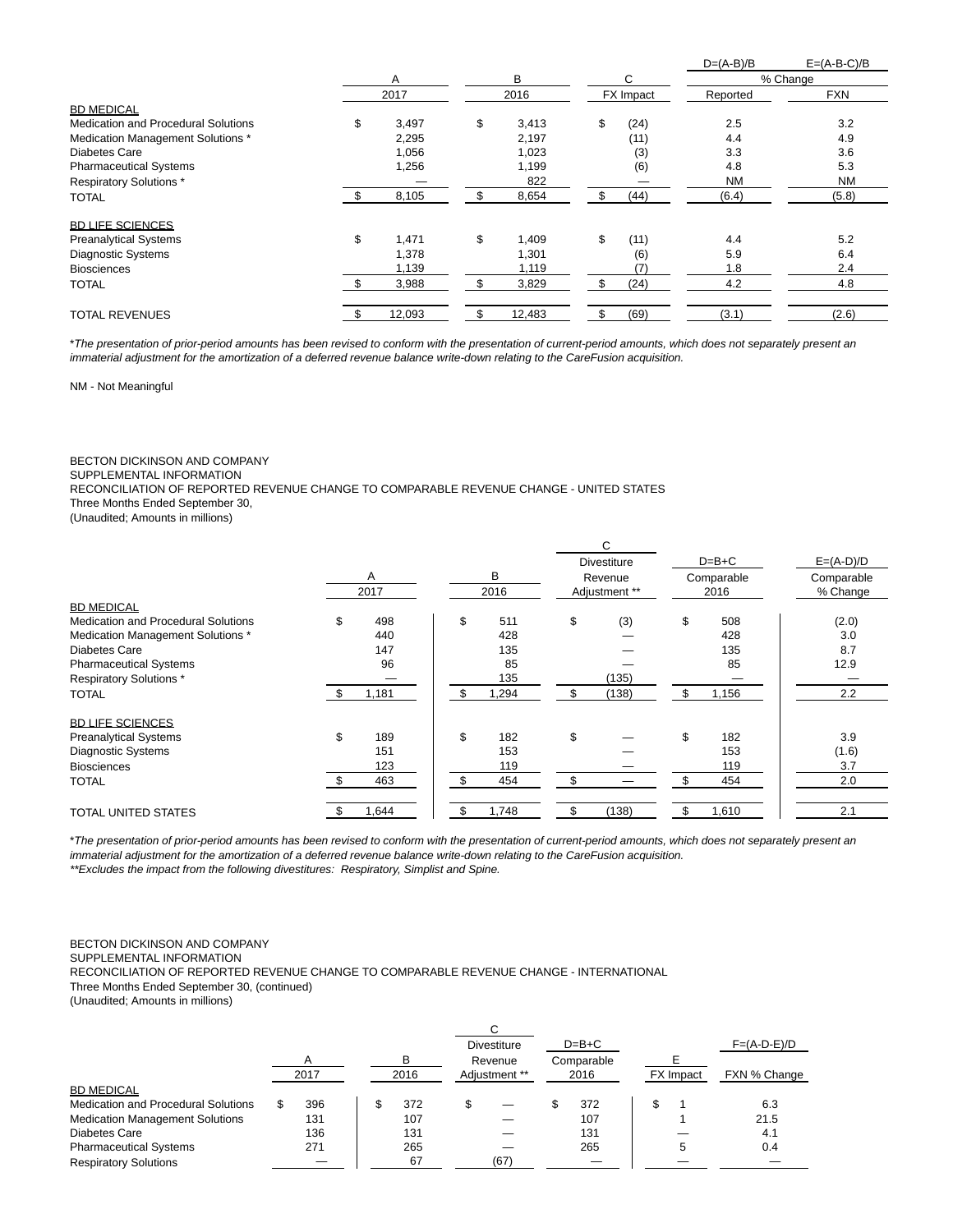| <b>TOTAL</b>                 | 934   | 941  | (67) | 874   |  | 6.0  |
|------------------------------|-------|------|------|-------|--|------|
| <b>BD LIFE SCIENCES</b>      |       |      |      |       |  |      |
| <b>Preanalytical Systems</b> | 189   | 177  |      | 177   |  | 6.8  |
| Diagnostic Systems           | 208   | 189  |      | 189   |  | 10.7 |
| <b>Biosciences</b>           | 191   | 177  |      | 177   |  | 7.3  |
| <b>TOTAL</b>                 | 588   | 542  |      | 542   |  | 8.3  |
|                              |       |      |      |       |  |      |
| <b>TOTAL INTERNATIONAL</b>   | 1,522 | .483 | (67) | 1,416 |  | 6.9  |

\*\*Excludes the impact from the following divestitures: Respiratory, Simplist and Spine.

## BECTON DICKINSON AND COMPANY

SUPPLEMENTAL INFORMATION

RECONCILIATION OF REPORTED REVENUE CHANGE TO COMPARABLE REVENUE CHANGE - TOTAL

Three Months Ended September 30, (continued)

(Unaudited; Amounts in millions)

|                                            |           |             |    | C                  |                       |       |            | $F=(A-D-E)/D$ |
|--------------------------------------------|-----------|-------------|----|--------------------|-----------------------|-------|------------|---------------|
|                                            | A         | B           |    | <b>Divestiture</b> | $D=B+C$<br>Comparable |       |            | Comparable    |
|                                            |           |             |    | Revenue            |                       |       | Comparable | <b>FXN</b>    |
|                                            | 2017      | 2016        |    | Adjustment **      |                       | 2016  | FX Impact  | % Change      |
| <b>BD MEDICAL</b>                          |           |             |    |                    |                       |       |            |               |
| <b>Medication and Procedural Solutions</b> | \$<br>894 | \$<br>882   | \$ | (3)                | \$                    | 880   | \$         | 1.5           |
| Medication Management Solutions *          | 571       | 534         |    |                    |                       | 534   |            | 6.7           |
| Diabetes Care                              | 283       | 266         |    |                    |                       | 266   |            | 6.4           |
| <b>Pharmaceutical Systems</b>              | 367       | 350         |    |                    |                       | 350   | 5          | 3.4           |
| <b>Respiratory Solutions*</b>              |           | 202         |    | (202)              |                       |       |            |               |
| <b>TOTAL</b>                               | 2,115     | \$<br>2,235 | \$ | (205)              | \$                    | 2,030 | \$         | 3.9           |
| <b>BD LIFE SCIENCES</b>                    |           |             |    |                    |                       |       |            |               |
| <b>Preanalytical Systems</b>               | \$<br>378 | \$<br>359   | \$ |                    | \$                    | 359   | \$         | 5.3           |
| <b>Diagnostic Systems</b>                  | 359       | 342         |    |                    |                       | 342   |            | 5.2           |
| <b>Biosciences</b>                         | 314       | 296         |    |                    |                       | 296   |            | 5.8           |
| <b>TOTAL</b>                               | 1,051     | 996         | \$ |                    |                       | 996   | \$         | 5.4           |
| <b>TOTAL REVENUES</b>                      | 3,166     | \$<br>3,231 | \$ | (205)              | \$                    | 3,026 | 8          | 4.4           |

\*The presentation of prior-period amounts has been revised to conform with the presentation of current-period amounts, which does not separately present an immaterial adjustment for the amortization of a deferred revenue balance write-down relating to the CareFusion acquisition. \*\*Excludes the impact from the following divestitures: Respiratory, Simplist and Spine.

## BECTON DICKINSON AND COMPANY

SUPPLEMENTAL INFORMATION

RECONCILIATION OF REPORTED REVENUE CHANGE TO COMPARABLE REVENUE CHANGE - UNITED STATES Twelve Months Ended September 30,

(Unaudited; Amounts in millions)

|                                            |             |              | C.                 |             |             |
|--------------------------------------------|-------------|--------------|--------------------|-------------|-------------|
|                                            |             |              | <b>Divestiture</b> | $D=B+C$     | $E=(A-D)/D$ |
|                                            | Α           | В            | Revenue            | Comparable  | Comparable  |
|                                            | 2017        | 2016         | Adjustment **      | 2016        | % Change    |
| <b>BD MEDICAL</b>                          |             |              |                    |             |             |
| <b>Medication and Procedural Solutions</b> | \$<br>1,968 | \$<br>1,959  | \$<br>(19)         | \$<br>1,939 | 1.5         |
| Medication Management Solutions *          | 1,843       | 1,779        |                    | 1,779       | 3.6         |
| Diabetes Care                              | 546         | 521          |                    | 521         | 4.9         |
| <b>Pharmaceutical Systems</b>              | 328         | 328          |                    | 328         | 0.1         |
| <b>Respiratory Solutions*</b>              |             | 559          | (559)              |             |             |
| <b>TOTAL</b>                               | 4,685       | 5,144        | (578)              | 4,566<br>\$ | 2.6         |
| <b>BD LIFE SCIENCES</b>                    |             |              |                    |             |             |
| <b>Preanalytical Systems</b>               | \$<br>741   | \$<br>715    | \$                 | \$<br>715   | 3.7         |
| <b>Diagnostic Systems</b>                  | 622         | 600          |                    | 600         | 3.7         |
| <b>Biosciences</b>                         | 455         | 433          |                    | 433         | 4.9         |
| TOTAL                                      | 1,818       | 1,748<br>\$. | \$                 | 1,748       | 4.0         |
| <b>TOTAL UNITED STATES</b>                 | 6,504       | 6,893        | \$<br>(578)        | 6,314       | 3.0         |

\*The presentation of prior-period amounts has been revised to conform with the presentation of current-period amounts, which does not separately present an immaterial adjustment for the amortization of a deferred revenue balance write-down relating to the CareFusion acquisition.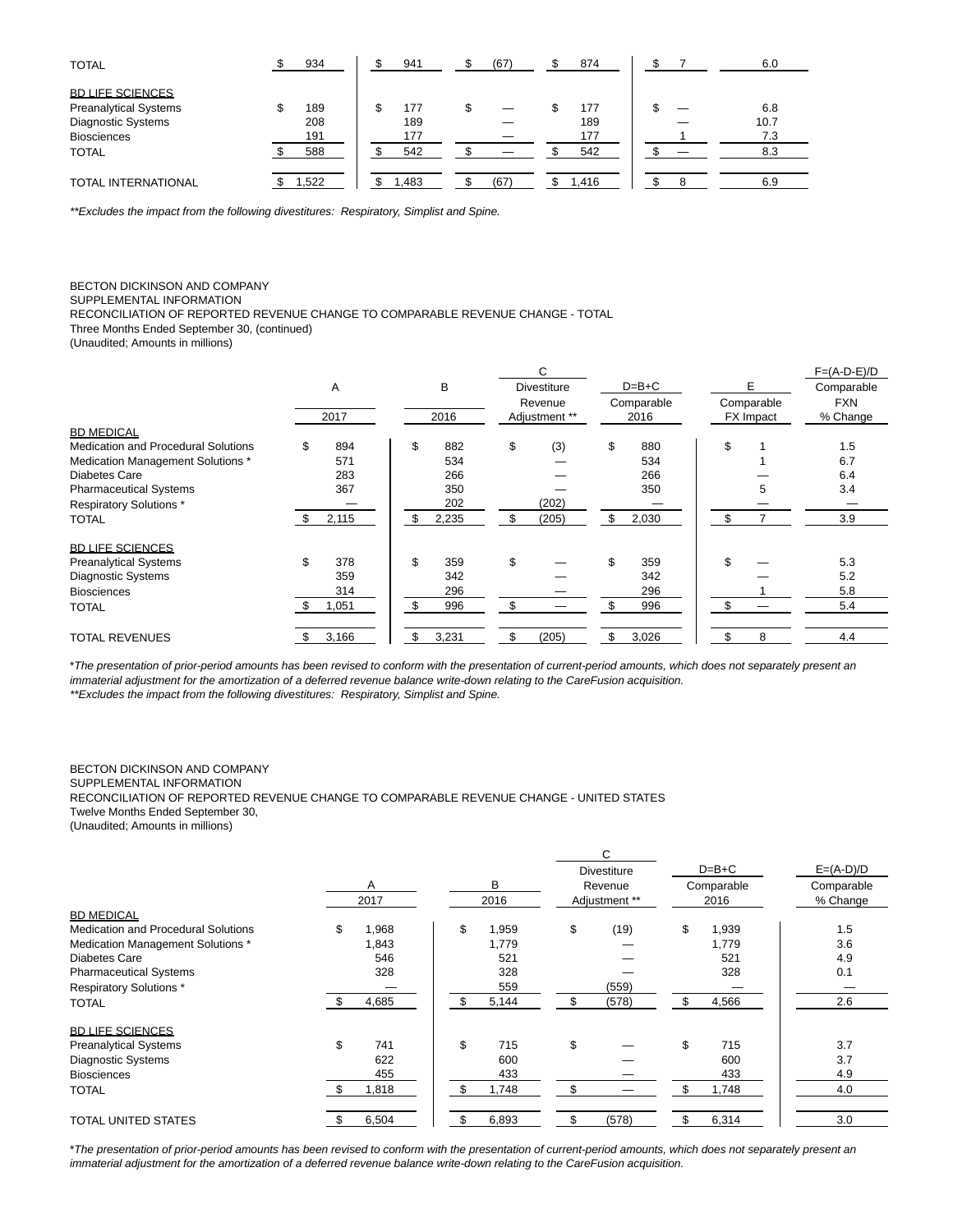## BECTON DICKINSON AND COMPANY

SUPPLEMENTAL INFORMATION

RECONCILIATION OF REPORTED REVENUE CHANGE TO COMPARABLE REVENUE CHANGE - INTERNATIONAL

Twelve Months Ended September 30, (continued)

(Unaudited; Amounts in millions)

|                                        |    |       |             | C                  |    |            |    |           |               |     |
|----------------------------------------|----|-------|-------------|--------------------|----|------------|----|-----------|---------------|-----|
|                                        |    |       |             | <b>Divestiture</b> |    | $D=B+C$    |    |           | $F=(A-D-E)/D$ |     |
|                                        |    | A     | в           | Revenue            |    | Comparable |    | E         | FXN %         |     |
|                                        |    | 2017  | 2016        | Adjustment **      |    | 2016       |    | FX Impact | Change        |     |
| <b>BD MEDICAL</b>                      |    |       |             |                    |    |            |    |           |               |     |
| Medication and Procedural Solutions    | \$ | 1,529 | \$<br>1,454 | \$                 | \$ | 1,454      | \$ | (24)      |               | 6.8 |
| <b>Medication Management Solutions</b> |    | 452   | 419         |                    |    | 419        |    | (11)      | 10.6          |     |
| Diabetes Care                          |    | 510   | 502         |                    |    | 502        |    | (3)       |               | 2.2 |
| <b>Pharmaceutical Systems</b>          |    | 929   | 872         |                    |    | 872        |    | (6)       |               | 7.3 |
| <b>Respiratory Solutions</b>           |    |       | 263         | (263)              |    |            |    |           |               |     |
| <b>TOTAL</b>                           | \$ | 3,419 | \$<br>3,510 | \$<br>(263)        | \$ | 3,247      | \$ | (44)      |               | 6.7 |
| <b>BD LIFE SCIENCES</b>                |    |       |             |                    |    |            |    |           |               |     |
| <b>Preanalytical Systems</b>           | \$ | 730   | \$<br>694   | \$                 | \$ | 694        | \$ | (11)      |               | 6.8 |
| <b>Diagnostic Systems</b>              |    | 756   | 701         |                    |    | 701        |    | (6)       |               | 8.8 |
| <b>Biosciences</b>                     |    | 684   | 685         |                    |    | 685        |    |           |               | 0.8 |
| TOTAL                                  | S. | 2,170 | \$<br>2,080 | \$                 | \$ | 2,080      | \$ | (24)      |               | 5.5 |
| TOTAL INTERNATIONAL                    |    | 5,589 | \$<br>5,590 | \$<br>(263)        | \$ | 5,327      | \$ | (69)      |               | 6.2 |

\*\*Excludes the impact from the following divestitures: Respiratory, Simplist and Spine.

#### BECTON DICKINSON AND COMPANY

SUPPLEMENTAL INFORMATION

RECONCILIATION OF REPORTED REVENUE CHANGE TO COMPARABLE REVENUE CHANGE - TOTAL

Twelve Months Ended September 30, (continued)

(Unaudited; Amounts in millions)

|                                            |      |        |     |        |                               | C             |                       |        |                 |                  | $F=(A-D-E)/D$ |
|--------------------------------------------|------|--------|-----|--------|-------------------------------|---------------|-----------------------|--------|-----------------|------------------|---------------|
|                                            |      | A      |     | B      | <b>Divestiture</b><br>Revenue |               | $D=B+C$<br>Comparable |        | Е<br>Comparable |                  | Comparable    |
|                                            |      |        |     |        |                               |               |                       |        |                 |                  | <b>FXN</b>    |
|                                            |      | 2017   |     | 2016   |                               | Adjustment ** |                       | 2016   |                 | <b>FX</b> Impact | % Change      |
| <b>BD MEDICAL</b>                          |      |        |     |        |                               |               |                       |        |                 |                  |               |
| <b>Medication and Procedural Solutions</b> | \$   | 3,497  | \$  | 3,413  | \$                            | (19)          | \$                    | 3,393  | \$              | (24)             | 3.8           |
| Medication Management Solutions *          |      | 2,295  |     | 2,197  |                               |               |                       | 2,197  |                 | (11)             | 4.9           |
| Diabetes Care                              |      | 1,056  |     | 1,023  |                               |               |                       | 1,023  |                 | (3)              | 3.6           |
| <b>Pharmaceutical Systems</b>              |      | 1,256  |     | 1,199  |                               |               |                       | 1,199  |                 | (6)              | 5.3           |
| <b>Respiratory Solutions*</b>              |      |        |     | 822    |                               | (822)         |                       |        |                 |                  |               |
| <b>TOTAL</b>                               |      | 8,105  | \$. | 8,654  | S                             | (842)         |                       | 7,813  | \$              | (44)             | 4.3           |
| <b>BD LIFE SCIENCES</b>                    |      |        |     |        |                               |               |                       |        |                 |                  |               |
| <b>Preanalytical Systems</b>               | \$   | 1,471  | \$  | 1,409  | \$                            |               |                       | 1,409  | \$              | (11)             | 5.2           |
| <b>Diagnostic Systems</b>                  |      | 1,378  |     | 1,301  |                               |               |                       | 1,301  |                 | (6)              | 6.4           |
| <b>Biosciences</b>                         |      | 1,139  |     | 1,119  |                               |               |                       | 1,119  |                 |                  | 2.4           |
| <b>TOTAL</b>                               |      | 3,988  | \$. | 3,829  | \$                            |               |                       | 3,829  | £.              | (24)             | 4.8           |
| <b>TOTAL REVENUES</b>                      | - \$ | 12,093 | \$  | 12,483 | \$                            | (842)         | \$                    | 11,641 |                 | (69)             | 4.5           |

\*The presentation of prior-period amounts has been revised to conform with the presentation of current-period amounts, which does not separately present an immaterial adjustment for the amortization of a deferred revenue balance write-down relating to the CareFusion acquisition.

\*\*Excludes the impact from the following divestitures: Respiratory, Simplist and Spine.

BECTON DICKINSON AND COMPANY SUPPLEMENTAL INFORMATION RECONCILIATION OF REPORTED DILUTED EPS TO ADJUSTED DILUTED EPS (Unaudited)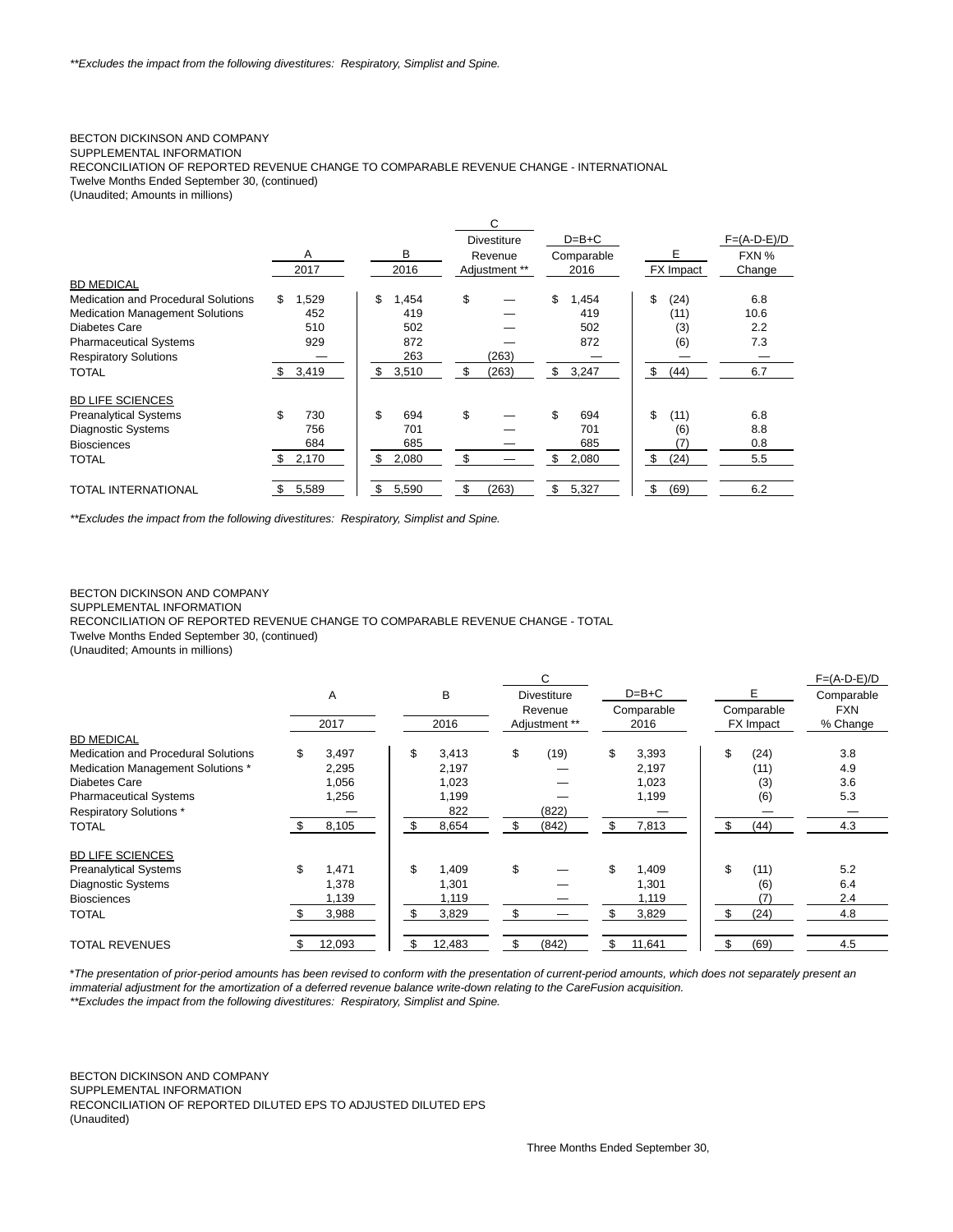| Reported Diluted Earnings per Share                                                                         | 2017<br>1.24<br>S | 2016<br>\$<br>0.09 | Growth<br>\$<br>1.15 | Foreign<br>Currency<br>Translation<br>\$ | Foreign<br>Currency<br>Neutral<br>Growth<br>1.15<br>\$ | Growth %<br>1,277.8<br>% | Foreign<br>Currency<br>Neutral<br>Growth %<br>1,277.8 % |
|-------------------------------------------------------------------------------------------------------------|-------------------|--------------------|----------------------|------------------------------------------|--------------------------------------------------------|--------------------------|---------------------------------------------------------|
| Purchase accounting adjustments (\$130 million and                                                          |                   |                    |                      |                                          |                                                        |                          |                                                         |
| \$132 million pre-tax, respectively) (1)<br>Restructuring costs (\$30 million and \$328 million             | 0.56              | 0.61               |                      |                                          |                                                        |                          |                                                         |
| pre-tax, respectively) $(2)$<br>Integration costs (\$78 million and \$77 million pre-                       | 0.13              | 1.50               |                      |                                          |                                                        |                          |                                                         |
| tax, respectively) $(2)$<br>Transaction costs (\$2 million and \$2 million pre-                             | 0.34              | 0.35               |                      |                                          |                                                        |                          |                                                         |
| tax, respectively) $(2)$                                                                                    | 0.01              | 0.01               |                      |                                          |                                                        |                          |                                                         |
| Financing costs (\$44 million pre-tax) $(3)$<br>Lease contract modification-related charge (\$6             | 0.19              |                    |                      |                                          |                                                        |                          |                                                         |
| million pre-tax) $(4)$                                                                                      | 0.03              |                    |                      |                                          |                                                        |                          |                                                         |
| Litigation-related item $($(1)$ million pre-tax) $(5)$                                                      | (0.01)            |                    |                      |                                          |                                                        |                          |                                                         |
| Dilutive impact (6)                                                                                         | 0.31              |                    |                      |                                          |                                                        |                          |                                                         |
| Pension settlement charges (\$3 million pre-tax) (7)<br>Income tax benefit of special items (\$(91) million |                   | 0.01               |                      |                                          |                                                        |                          |                                                         |
| and \$(99) million, respectively)                                                                           | (0.39)            | (0.46)             |                      |                                          |                                                        |                          |                                                         |
| Adjusted Diluted Earnings per Share                                                                         | 2.40<br>S.        | \$<br>2.12         | \$<br>0.28           | \$                                       | \$<br>0.28                                             | 13.2 %                   | 13.2 %                                                  |

(1) Includes adjustments related to the purchase accounting for acquisitions, primarily CareFusion, impacting identified intangible assets and valuation of fixed assets and debt.

(2) Represents integration, restructuring and transaction costs which are associated with the acquisition of CareFusion and other portfolio rationalization initiatives, as well as integration and transaction costs which relate to the pending agreement to acquire Bard.

(3) Represents financing costs, primarily fees paid to enter into a bridge facility, incurred in connection with the pending agreement to acquire Bard.

(4) Represents an adjustment to a non-cash charge resulting from a modification to our dispensing equipment lease contracts with customers.

(5) Represents an adjustment to litigation-related reserves.

(6) Represents the dilutive impact of BD shares issued in May 2017, in anticipation of the pending acquisition of Bard, and of preferred share dividends payable on mandatory convertible preferred stock outstanding. The quarter-to-date adjusted diluted average shares outstanding (in thousands) is 218,632.

(7) Represents pension settlement charges associated with lump sum benefit payments made from the Company's U.S. supplemental pension plan, as such payments exceeded the service and interest components of the plan's pension cost.

### BECTON DICKINSON AND COMPANY SUPPLEMENTAL INFORMATION RECONCILIATION OF REPORTED DILUTED EPS TO ADJUSTED DILUTED EPS (Unaudited)

|                                                                                                                  | Twelve Months Ended September 30, |            |                      |                                    |                                          |              |                                            |  |  |  |
|------------------------------------------------------------------------------------------------------------------|-----------------------------------|------------|----------------------|------------------------------------|------------------------------------------|--------------|--------------------------------------------|--|--|--|
|                                                                                                                  | 2017                              | 2016       | Growth               | Foreign<br>Currency<br>Translation | Foreign<br>Currency<br>Neutral<br>Growth | Growth %     | Foreign<br>Currency<br>Neutral<br>Growth % |  |  |  |
| Reported Diluted Earnings per Share                                                                              | \$<br>4.60                        | \$<br>4.49 | $\mathbb{S}$<br>0.11 | \$<br>(0.23)                       | \$0.34                                   | 2.4%         | 7.6 %                                      |  |  |  |
| Purchase accounting adjustments (\$491 million and                                                               |                                   |            |                      |                                    |                                          |              |                                            |  |  |  |
| \$527 million pre-tax, respectively) (1)<br>Restructuring costs (\$85 million and \$526 million pre-             | 2.20                              | 2.42       |                      |                                    |                                          |              |                                            |  |  |  |
| tax, respectively) $(2)$<br>Integration costs (\$237 million and \$192 million pre-                              | 0.38                              | 2.42       |                      |                                    |                                          |              |                                            |  |  |  |
| tax, respectively) $(2)$<br>Transaction costs (\$39 million and \$10 million pre-tax,                            | 1.06                              | 0.88       |                      |                                    |                                          |              |                                            |  |  |  |
| respectively) $(2)$                                                                                              | 0.17                              | 0.04       |                      |                                    |                                          |              |                                            |  |  |  |
| Financing costs (\$131 million pre-tax) $(3)$                                                                    | 0.58                              |            |                      |                                    |                                          |              |                                            |  |  |  |
| Losses on debt extinguishment (\$73 million pre-tax) $(4)$<br>Lease contract modification-related charge (\$748  | 0.33                              |            |                      |                                    |                                          |              |                                            |  |  |  |
| million pre-tax) $(5)$                                                                                           | 3.34                              |            |                      |                                    |                                          |              |                                            |  |  |  |
| Litigation-related item (\$(337) million pre-tax) (6)                                                            | (1.51)                            |            |                      |                                    |                                          |              |                                            |  |  |  |
| Dilutive Impact $(7)$                                                                                            | 0.54                              |            |                      |                                    |                                          |              |                                            |  |  |  |
| Pension settlement charges (\$6 million pre-tax) (8)<br>Income tax benefit of special items (\$(495) million and |                                   | 0.03       |                      |                                    |                                          |              |                                            |  |  |  |
| \$(369) million, respectively)                                                                                   | (2.21)                            | (1.70)     |                      |                                    |                                          |              |                                            |  |  |  |
| Adjusted Diluted Earnings per Share                                                                              | 9.48<br>\$.                       | \$<br>8.59 | \$<br>0.89           | \$<br>(0.24)                       | $\mathbb{S}$<br>1.13                     | 10.4<br>$\%$ | 13.2 %                                     |  |  |  |

(1) Includes adjustments related to the purchase accounting for acquisitions, primarily CareFusion, impacting identified intangible assets and valuation of fixed assets and debt.